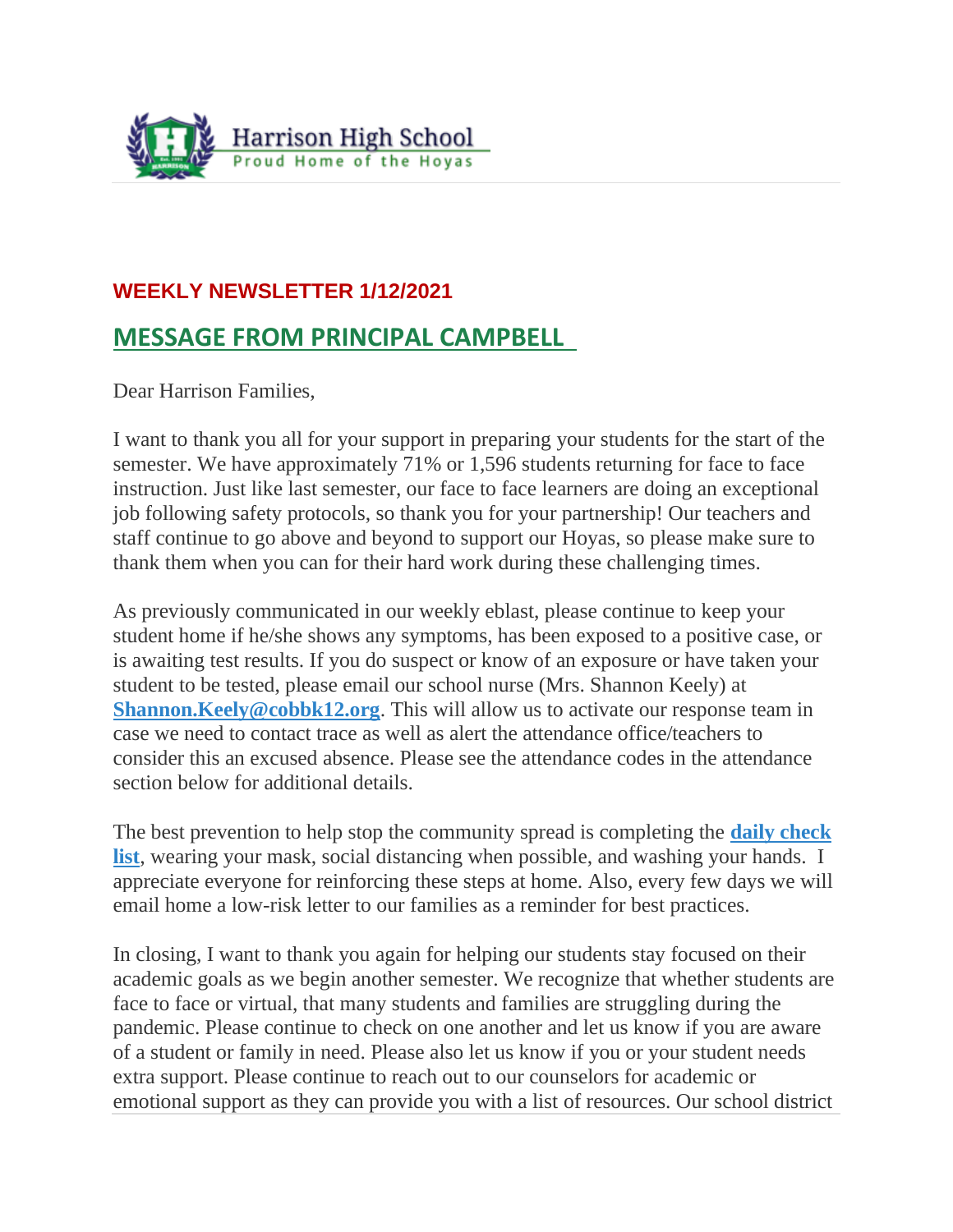also maintains a webpage with additional resources depending on the need. Click **[here](https://www.cobbk12.org/page/28428/cobb-county-school-social-work-family-resources)** for more information.

I will keep everyone updated on important second semester dates and events as we get information from our school district. Hope everyone stays safe and healthy.

Sincerely,

Ashlynn Campbell Principal

#### **REOPENING PLAN**

This week, our public Reopening Plan has been updated to include **[cumulative](https://www.cobbk12.org/learningeverywhere/page/36826/covid-case-notification)  [COVID-19 case notification counts by school](https://www.cobbk12.org/learningeverywhere/page/36826/covid-case-notification)**. In accordance with updated public health guidance, for the rest of the 2020-2021 school year, school-by-school cumulative totals are being added to the active COVID-19 case notification counts. District cumulative totals will continue to reflect the District totals since July 1, 2020, and school-by-school cumulative totals will reflect school totals since face-to-face instruction began on October 5th, 2020. In addition, **[updated attendance guidelines](https://www.cobbk12.org/learningeverywhere/page/36860/faqs)  [for the second semester](https://www.cobbk12.org/learningeverywhere/page/36860/faqs)**, which were updated this week, have also been added as a FAQ.

As always, we continue to encourage you, to check the Reopening Plan website regularly as guidance is provided by each division based on public health guidance. Additional 2020/2021 school year specific questions can be submitted to **[learningeverywhere@cobbk12.org](mailto:learningeverywhere@cobbk12.org)** where they will be distributed to the appropriate division and, through the reopening site, will be responded to through the FAQ section.

Please remember that our local school information is located at the following link on our school website at **[Harrison Remote Learning & Reopening Plan.](http://www.harrisonhigh.org/Remote-Learning-Information)** We will continue to keep updated information on this page of our school website.

## **COVID 19**

As cases continue to rise, we encourage you to keep your child home if they show any symptoms, are exposed to a positive case, or are awaiting test results. If you do suspect/know of an exposure or have taken your child to be tested, please email, our nurse Ms. Keely at **[Shannon.Keely@cobbk12.org](mailto:shannon.keely@cobbk12.org)**. This will allow us to activate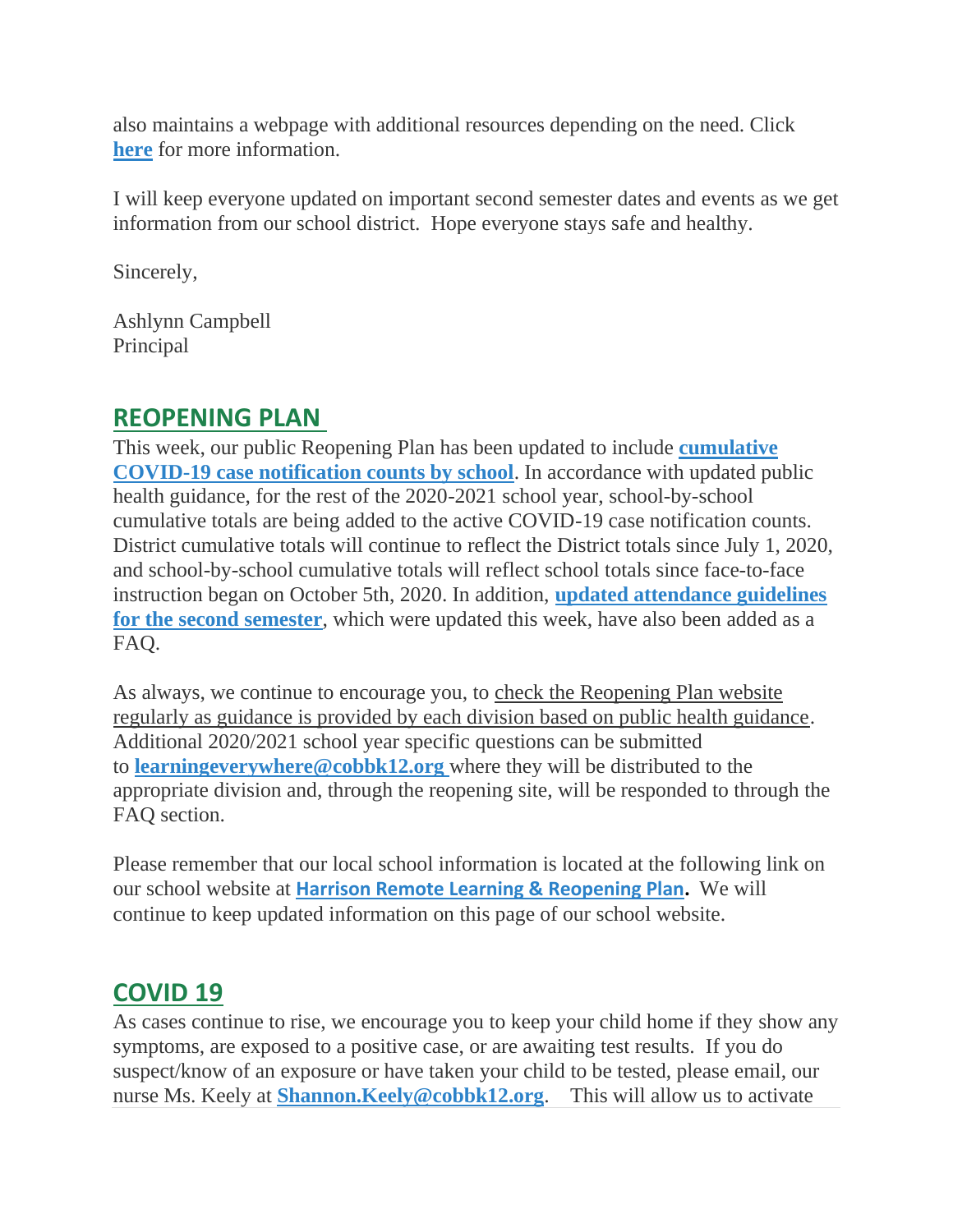our response team in case we need to contact trace as well as alert the attendance office/teachers to consider this an excused absence.

If your child is in quarantine because they are experiencing symptoms or have been exposed to a positive case, please be sure to contact our nurse, Ms. Keely, at **[Shannon.Keely@cobbk12.org](mailto:Shannon.Keely@cobbk12.org)**. Please review the updated attendance procedures below for more details.

The best prevention to help stop the community spread is completing the **[daily](https://secureservercdn.net/45.40.150.136/2hf.82a.myftpupload.com/wp-content/uploads/2020/09/Health-Checklist_Digital.pdf)  [checklist](https://secureservercdn.net/45.40.150.136/2hf.82a.myftpupload.com/wp-content/uploads/2020/09/Health-Checklist_Digital.pdf)**, wearing your mask, social distancing when possible, and washing hands. We appreciate everyone for reinforcing these steps at home.

#### **ATTENDANCE**

We have received an update from the District regarding attendance procedures.

Teachers will take attendance each school day/period based solely on how students are attending class that day, regardless of the learning choice of each student. This means that a face-to-face student who is attending virtually, regardless of the reason, will not be marked absent.

Attendance Code Descriptions: (blank) - Student is physically present in face-to-face class

NEW! VP - Student is virtually present in a remote live session (new code—counts as present in Synergy)

A - Student is absent from both a face-to-face AND remote live session

T - Student is tardy in a face-to-face class. Tardy is unexcused pending excuse submitted to the clerk.

NEW! VT - Student is tardy to a virtual live session. Virtual tardy is unexcused.

#### **Please note: Once a family makes a learning environment selection, the expectation is that this selection will remain until the mid-semester change.**

Any absence or early-dismissal notes MUST be sent electronically to the attendance office: **[HarrisonHSSupport@cobbk12.org](mailto:HarrisonHSSupport@cobbk12.org)**

Students who are leaving school early will check out from the attendance office (in the attendance building) and meet their rides in front of the attendance building.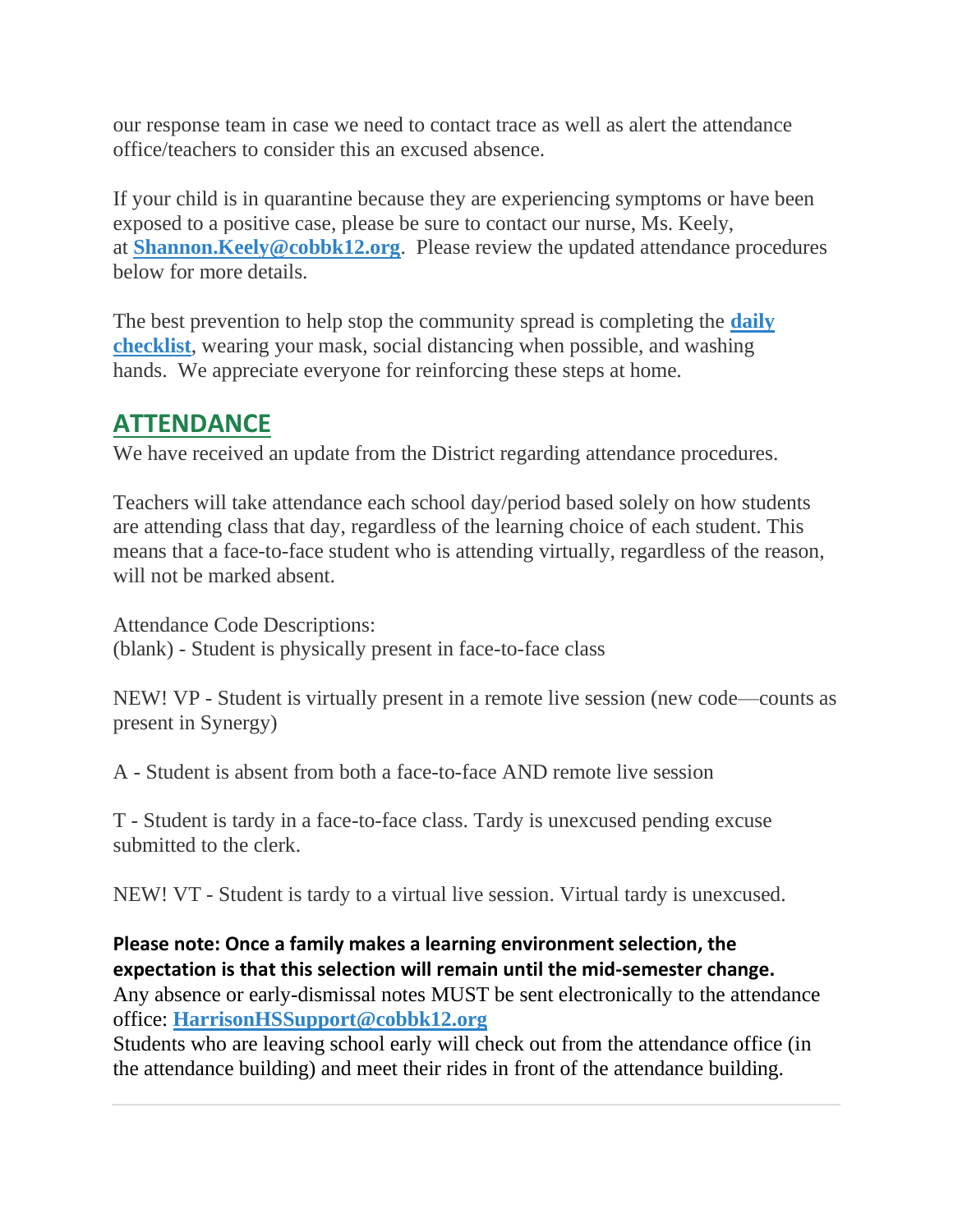If you need assistance with your Parent Vue account, please email **[stephanie.gardner@cobbk12.org](mailto:stephanie.gardner@cobbk12.org)**

## **PRINCIPAL ADVISORY COUNCIL**



#### **STUDENT SCHEDULES**

Student schedules have been finalized. Students who feel they are misplaced should discuss the error with their teacher. If the teacher agrees the student is misplaced, they will notify the administration.

#### **REPORT CARDS**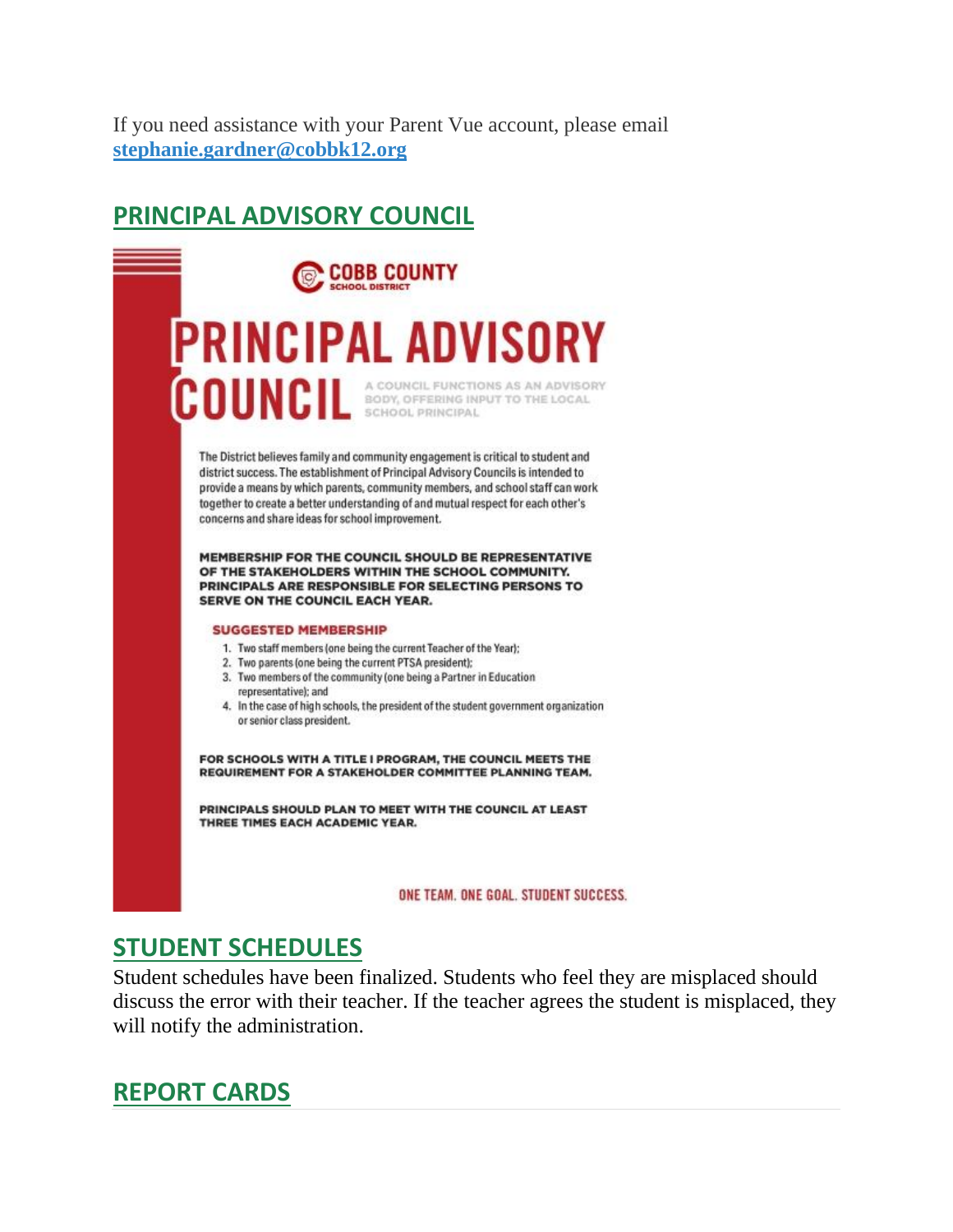Fall Semester grades were posted to report cards and transcripts last Tuesday, January 5th. Students and parents can view report cards via StudentVUE/ParentVUE.

## **AP EXAM REGISTRATION**

Spring/Yearlong registration for AP exams opens this Friday, January 15th, and runs through Sunday, February 28th. The registration portal will close at midnight on February 28th. Please pay attention to this important deadline. More information can be found **[here.](https://cobbk12org-my.sharepoint.com/:b:/g/personal/lucia_poole_cobbk12_org/EUR7QnkZa9VHs7epS90zxR4Bg_yQembiM6_UetyqbKoLGQ?e=af3Ra6)**

## **EOC UPDATES**

All AP Language students that took it last semester and are currently taking it will not be required to take the American Lit EOC. Additional information regarding makeup EOC's for students that missed last semester is forthcoming. Reminder: EOC courses only include Algebra 1, American Lit, Biology, and U.S. History this school year.

## **PSAT**

As you may know, Tuesday, January 26, 2021, is the new test date for the PSAT NSMQT for high school students. This date is the only opportunity the College Board has provided for students initially scheduled to test on October 29. As you may recall, the PSAT NSMQT was canceled in October due to inclement weather.

To accommodate the strict social distancing testing requirements set forth by the College Board, the Cobb County School District will alter all schools' schedules (PK-12) on January 26 and January 27. All schools will operate on **Tuesday, January 26**, as an **Instructional Support Day (typically held on Wednesdays)**. **Only high school students registered to take the PSAT NSMQT will report to school on this date.** All schools will then operate on **Wednesday, January 27**, as a **regularly scheduled instructional day (typically held on Mondays, Tuesdays, Thursdays, and Fridays)**.

Additional details about the upcoming PSAT will be sent out to all the 10th and 11thgrade students that sign up in the next few weeks. Please make sure to check the **[PSAT](http://www.harrisonhigh.org/PSAT)  [Link](http://www.harrisonhigh.org/PSAT)** on our website if you have any questions about the PSAT on January 26, 2021. If you have any further questions, please email Dr. Sitten at **[mandy.sitten@cobbk12.org](mailto:mandy.sitten@cobbk12.org)**.

For additional PSAT/College Board Covid-19 updates, please click **[here](https://pages.collegeboard.org/sat-covid-19-updates)**.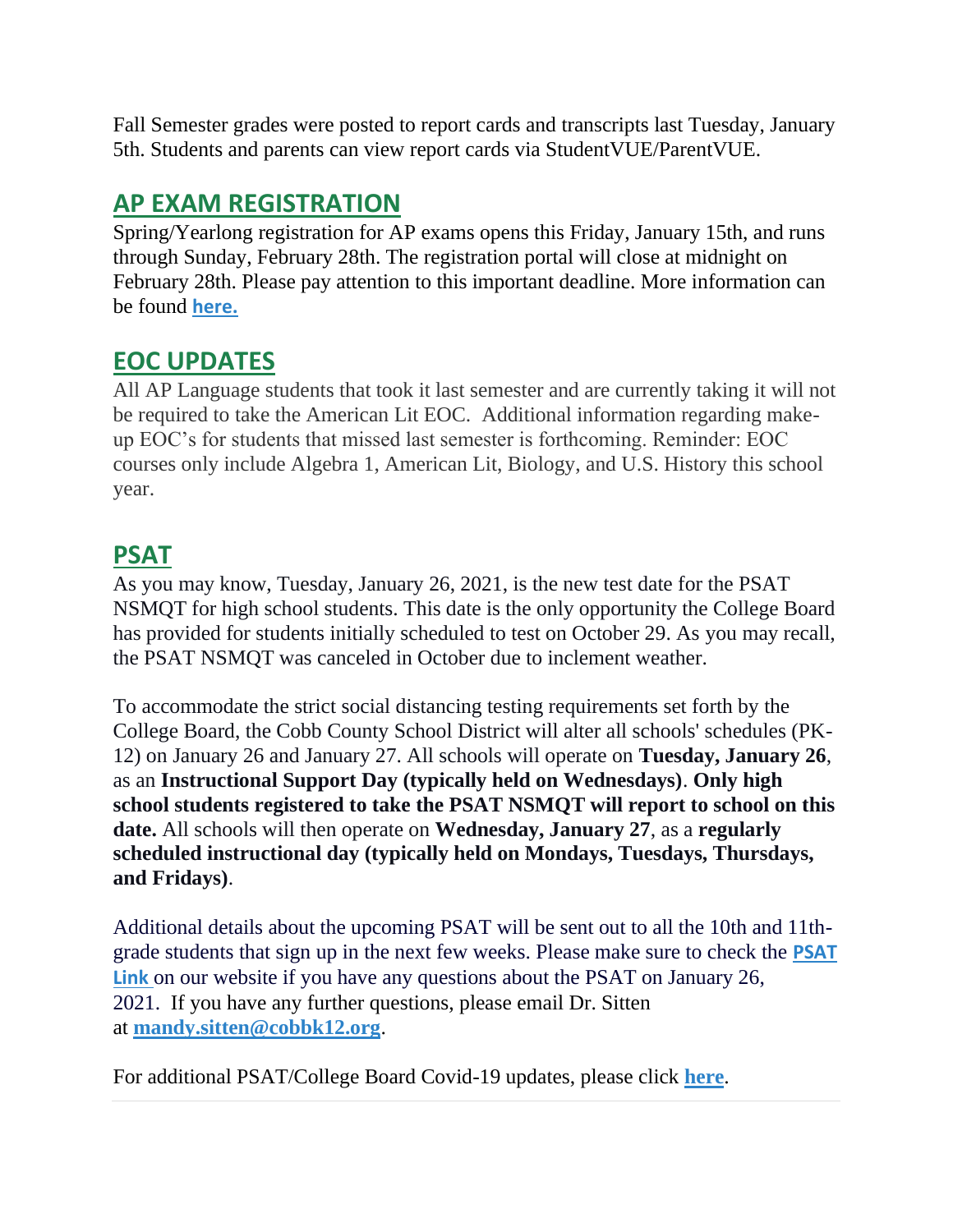#### **ASVAB**

For any Junior or Senior students interested in signing up to take the ASVAB on January, 27th please email Dr. Sitten at **[mandy.sitten@cobbk12.org](mailto:mandy.sitten@cobbk12.org)** for more details.

## **PRE-COURSE ASSIGNMENTS**

Be sure to complete your pre-course assignments for your upcoming courses! All Pre-Course assignments are due Wednesday, January 20th (Spring Semester) for assignments, please visit the following links for more information.

**[English](https://tb2cdn.schoolwebmasters.com/accnt_42975/site_42976/Documents/Pre-Course-Assignments-ELA.pdf)**

**[Math](https://tb2cdn.schoolwebmasters.com/accnt_42975/site_42976/Documents/Pre-Course-Assignments-Math.pdf)**

**[Science](https://tb2cdn.schoolwebmasters.com/accnt_42975/site_42976/Documents/Pre-Course-Assignments-Science.pdf)**

**[Social Studies](https://tb2cdn.schoolwebmasters.com/accnt_42975/site_42976/Documents/Pre-Course-Assignments-Social-Studies.pdf)**

## **HOYA PRIDE T-SHIRTS**

The senior t-shirt/hoya pride t-shirt makeup pickup is scheduled for Wednesday, January 13th from 12-2 in the attendance office.

## **YEARBOOK**

The Harrison HS Yearbook wants YOU in the yearbook! If your student **did not have a portrait** taken with LifeTouch for the 2020-2021 yearbook, you can now upload your own portrait!

Step1: Go to **[ybkplus.com](https://nam11.safelinks.protection.outlook.com/?url=http%3A%2F%2Fybkplus.com%2F&data=04%7C01%7Cmelody.madray%40cobbk12.org%7Ca78dd220d0184aec292308d89dea3d03%7C2fce1dfb919f4938aab8c47f0fc9182d%7C0%7C0%7C637432976669206382%7CUnknown%7CTWFpbGZsb3d8eyJWIjoiMC4wLjAwMDAiLCJQIjoiV2luMzIiLCJBTiI6Ik1haWwiLCJXVCI6Mn0%3D%7C1000&sdata=Xicoq7Oi8RIGH%2BbtF3vl4EcMoKbDZJ1LFhzSaSdIZuo%3D&reserved=0)**

Step 2: Enter the parent email on file with the school.

Step 3: Check the parent email for the four-digit Verification Code.

Step 4: Follow the steps on the screen (see below) to submit your Portrait Contribution!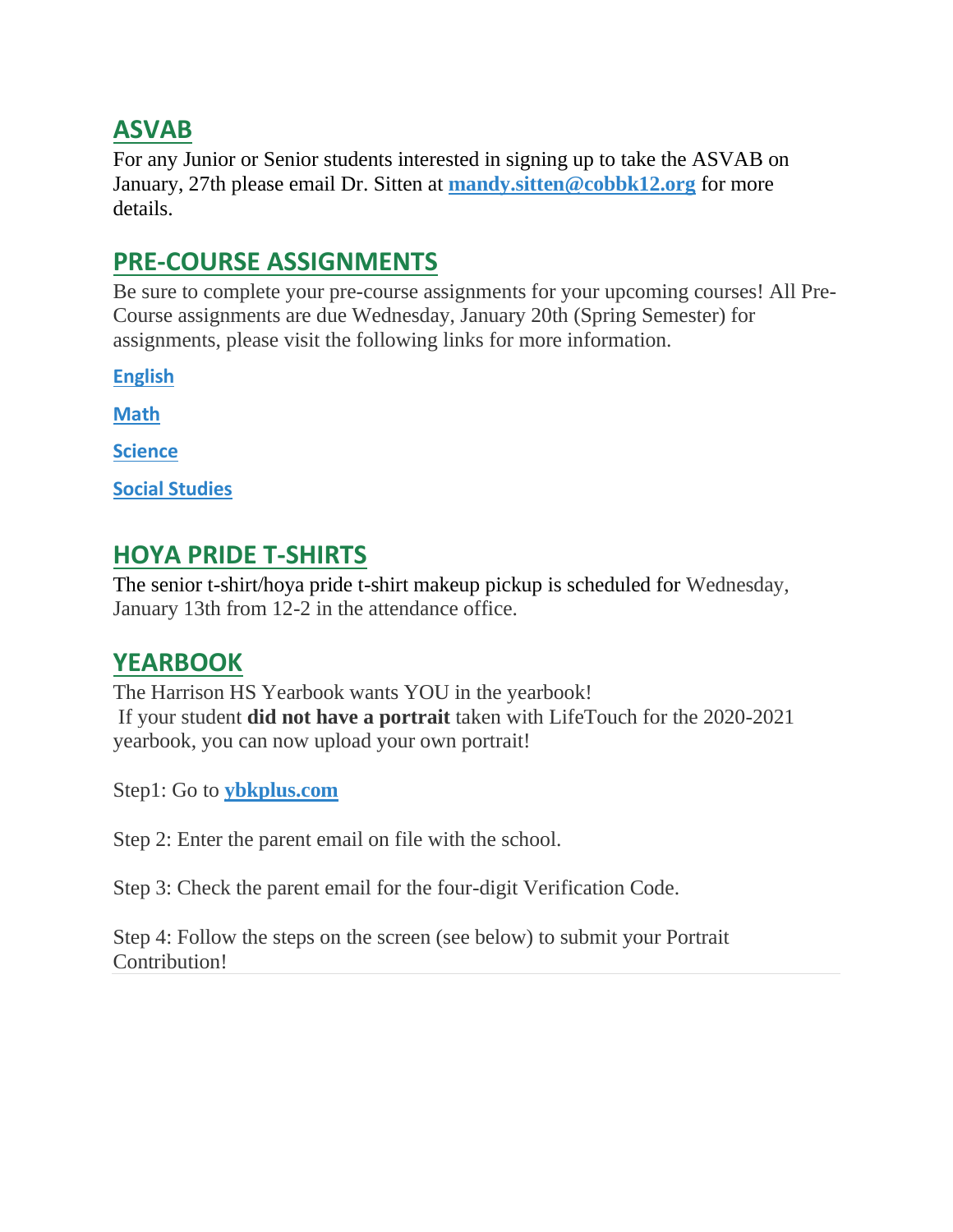# **MY PORTRAIT CONTRIBUTION**



#### **SENIOR INFORMATION**

Save the Date: March 3rd – Drive-thru pick up of graduation items including cap/gown and announcements. More details to come – stay tuned! Save the Date: Feb 10th – Senior Superlatives. More details to come – stay tuned! IF you have NOT completed your graduation information form in Parent Vue, you may not receive a diploma. This needs to be done ASAP. For instructions please click **[here](https://tb2cdn.schoolwebmasters.com/accnt_42975/site_42976/Documents/Graduation-Information-Form-Online-Instructions-for-Parents.pdf)**.

#### **HOYA NEWS!**

#### **TEACHER OF THE MONTH**

Congratulations to our awesome Teacher of the Month, Mr. Hartnett! Thank you for all you do! Well-deserved recognition!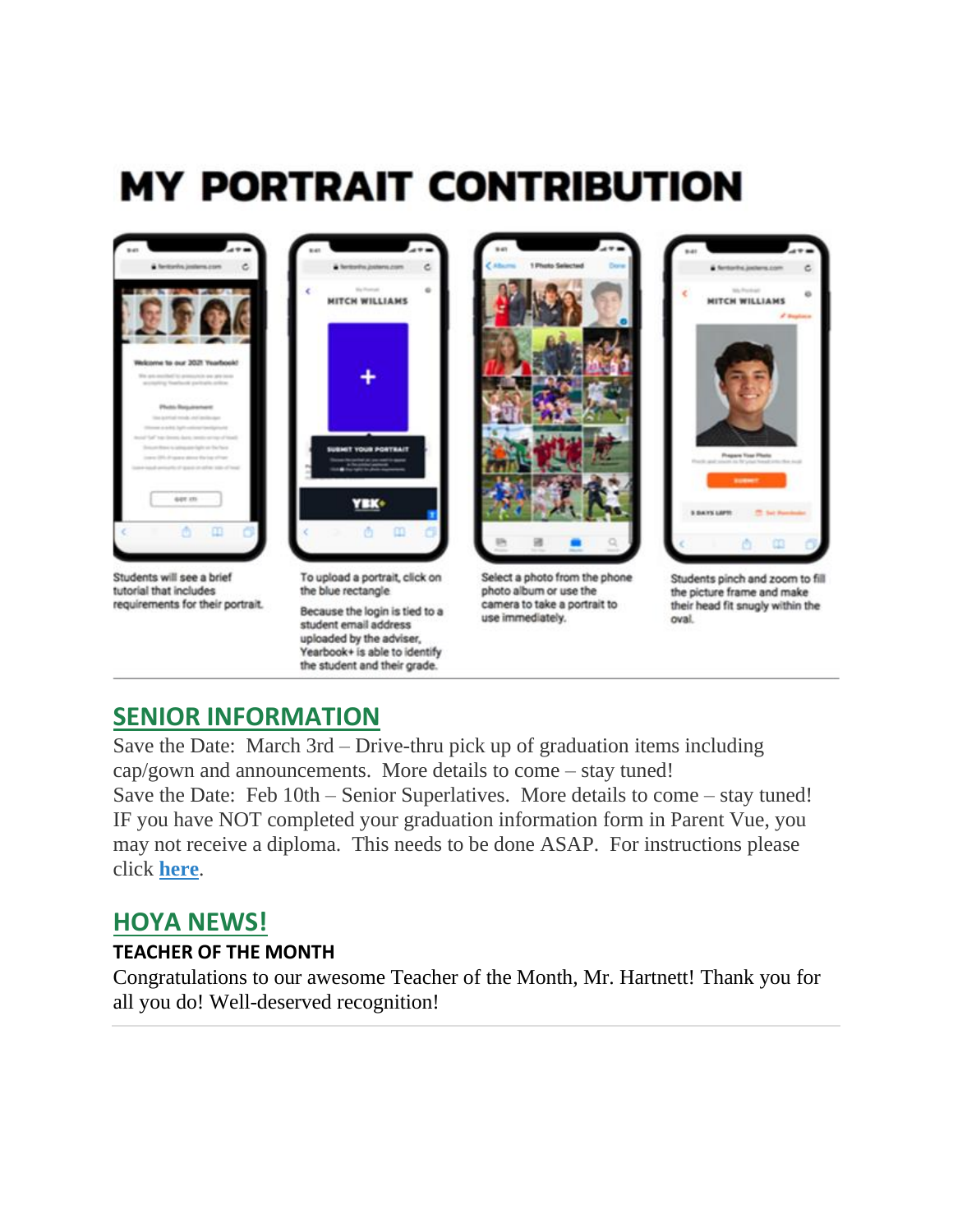

#### **STAFF MEMBER OF THE MONTH**

Congratulations to our wonderful Staff Member of the Month, Ms. Hoptroff! Thank you for all you do! Well-deserved recognition!



## **COUNSELING NEWS**

#### **COUNSELING CALENDAR**

Please check the Counseling Calendar frequently for important dates including Virtual Parent and Student Q&A sessions, Virtual College Visit information, and much more! Click here **[Harrison Counseling Calendar](https://calendar.google.com/calendar/embed?src=tasr4q5spailsj1itftjdtn6mk%40group.calendar.google.com&ctz=America%2FNew_York)** or go to the Counseling page on **[www.harrisonhigh.org](http://www.harrisonhigh.org/)**.

#### **VIRTUAL COLLEGE VISITS**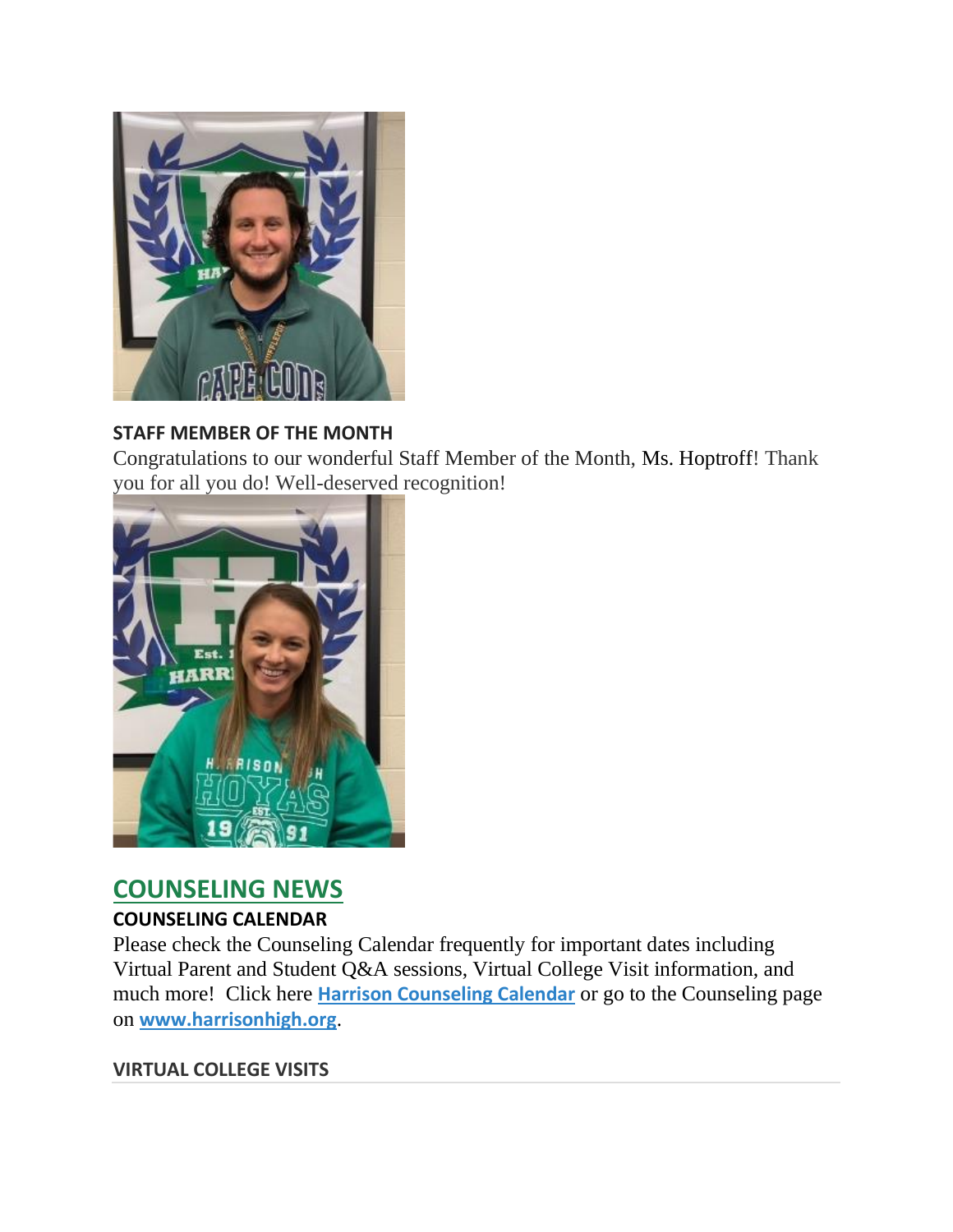We have several Virtual College Visits set up for our Harrison Students. Please check these out here: **[Harrison Virtual College Visits](https://cobbk12org-my.sharepoint.com/:x:/g/personal/leanna_kor_cobbk12_org/EWP6BGgLdCBOvhv5RDRuCVwBqHA2jXXmnAUqr7hXgxEU7w?rtime=t-E10MJN2Eg)** and on the Counseling Website.

**PSAT INFORMATION SESSIONS**

Click on the links below to register for PSAT Information Sessions **[January 13th, 5:00 pm](https://www.princetonreview.com/product/offerings/474069?z=10017) [January 25th, 8:00 pm](https://www.princetonreview.com/product/offerings/474070?z=10017)**





Click here to register

Wednesday, January 13, 2021 5:00 PM EST Click here to register

Monday, January 25, 2021 8:00 PM EST Click here to register

For more information, visit PrincetonReview.com or call 800-2REVIEW (800-273-8439)

#### **WORK PERMIT**

When the student has been offered a position, the student will access **[Work](https://nam03.safelinks.protection.outlook.com/?url=https%3A%2F%2Fwww.dol.state.ga.us%2FWS4-MW5%2Fcics.jsp%3FTRANSID%3DWP17%26FRMNAME%3DWP17&data=02%7C01%7CAudra.Skalski%40cobbk12.org%7C856357e8e49d4d50041d08d80cb84415%7C2fce1dfb919f4938aab8c47f0fc9182d%7C0%7C1%7C637273332845584845&sdata=sYK4oD2g8pZe2iY4gQXjSHJq%2FGMstnRRcs7%2F3kUZoWc%3D&reserved=0)  [Permit Datasheet](https://nam03.safelinks.protection.outlook.com/?url=https%3A%2F%2Fwww.dol.state.ga.us%2FWS4-MW5%2Fcics.jsp%3FTRANSID%3DWP17%26FRMNAME%3DWP17&data=02%7C01%7CAudra.Skalski%40cobbk12.org%7C856357e8e49d4d50041d08d80cb84415%7C2fce1dfb919f4938aab8c47f0fc9182d%7C0%7C1%7C637273332845584845&sdata=sYK4oD2g8pZe2iY4gQXjSHJq%2FGMstnRRcs7%2F3kUZoWc%3D&reserved=0)** to complete the first section (Section A) of the work permit datasheet. The student's new employer will complete Section B of the permit